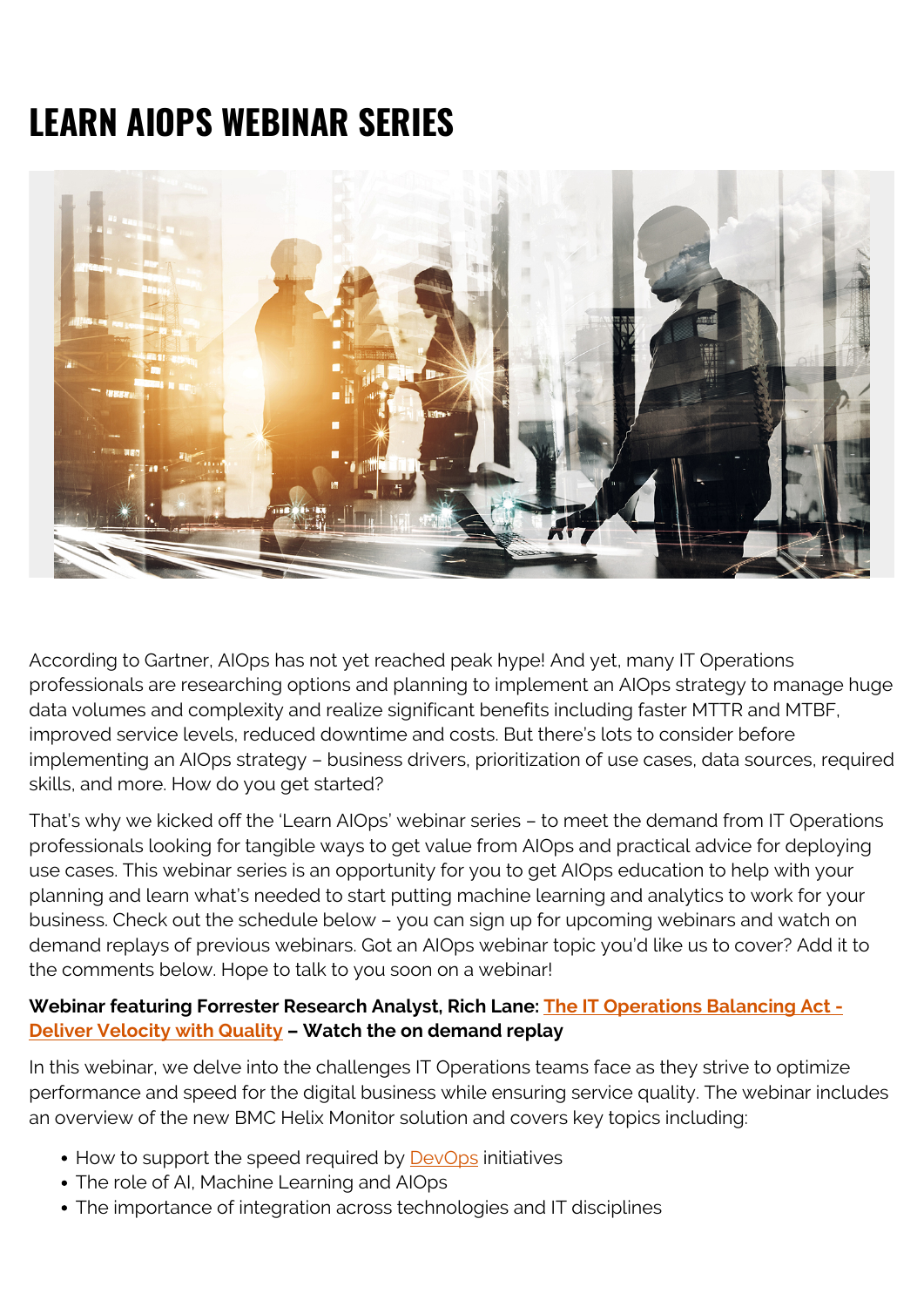Practical use cases for increasing agility and reducing risk

## **Webinar featuring Forrester Research analyst, Rich Lane: [AIOps - what's real now and what does](https://blogs.bmc.com/forms/future-aiops-strategy-webinar.html) [the future hold?](https://blogs.bmc.com/forms/future-aiops-strategy-webinar.html) – Watch the on demand replay**

This webinar explores practical ways that an AIOps strategy can help IT Operations address the challenges of hybrid & complex environments, rapidly rising data volumes, and increased pressures from line of business teams, including:

- Why IT needs an AIOps strategy
- AIOps adoption considerations
- Key AIOps use cases and tangible benefits
- Driving value from AIOps now and in the future

## **[The Roadmap to AIOps](https://blogs.bmc.com/forms/aiops-roadmap-webinar.html) – Watch the on demand replay**

This webinar provides practical advice on developing a roadmap to AIOps, covering the initial key planning steps including:

- Aligning IT use cases and KPIs with business initiatives
- Defining AIOps goals and success criteria
- Assessing systems of measure and data models
- Establishing systems of record

### **[The next steps on your AIOps Journey](https://blogs.bmc.com/forms/aiops-roadmap-next-steps-webinar.html) – watch the on demand replay**

This webinar continues the roadmap discussion with a deeper dive into the next steps needed to fully implement AIOps use cases and start driving business value, including:

- How to implement analytics workflows and automation
- Adapting your organization to new skills sets
- Customizing analytical techniques for optimal results

## **[Cloud Ops Management – A View from the Front Lines](https://blogs.bmc.com/forms/cloudops-management-challenges-webinar.html) – watch the on demand replay**

#### **In this webinar, we explore the challenges of cloud operations management including:**

- Budget management and cost optimization
- Aligning operations and line-of-business stakeholders
- Configuration security posture management
- Role of machine learning and automation in modern #CloudOps

Bookmark this page and re-visit often to keep updated on the latest webinars in the series.

## **[Automated Event Remediation and AIOps](https://blogs.bmc.com/forms/aiops-automated-event-remediation-webinar.html) - watch the on demand replay**

### **In this webinar, we will explore the value of including automated event remediation as part of your AIOps strategy, including:**

- Emerging challenges driving AIOps adoption
- Role of automation in the AIOps and [digital transformation](https://blogs.bmc.com/blogs/what-is-digital-transformation/) journey
- Automation use cases for event remediation
- Real world client example